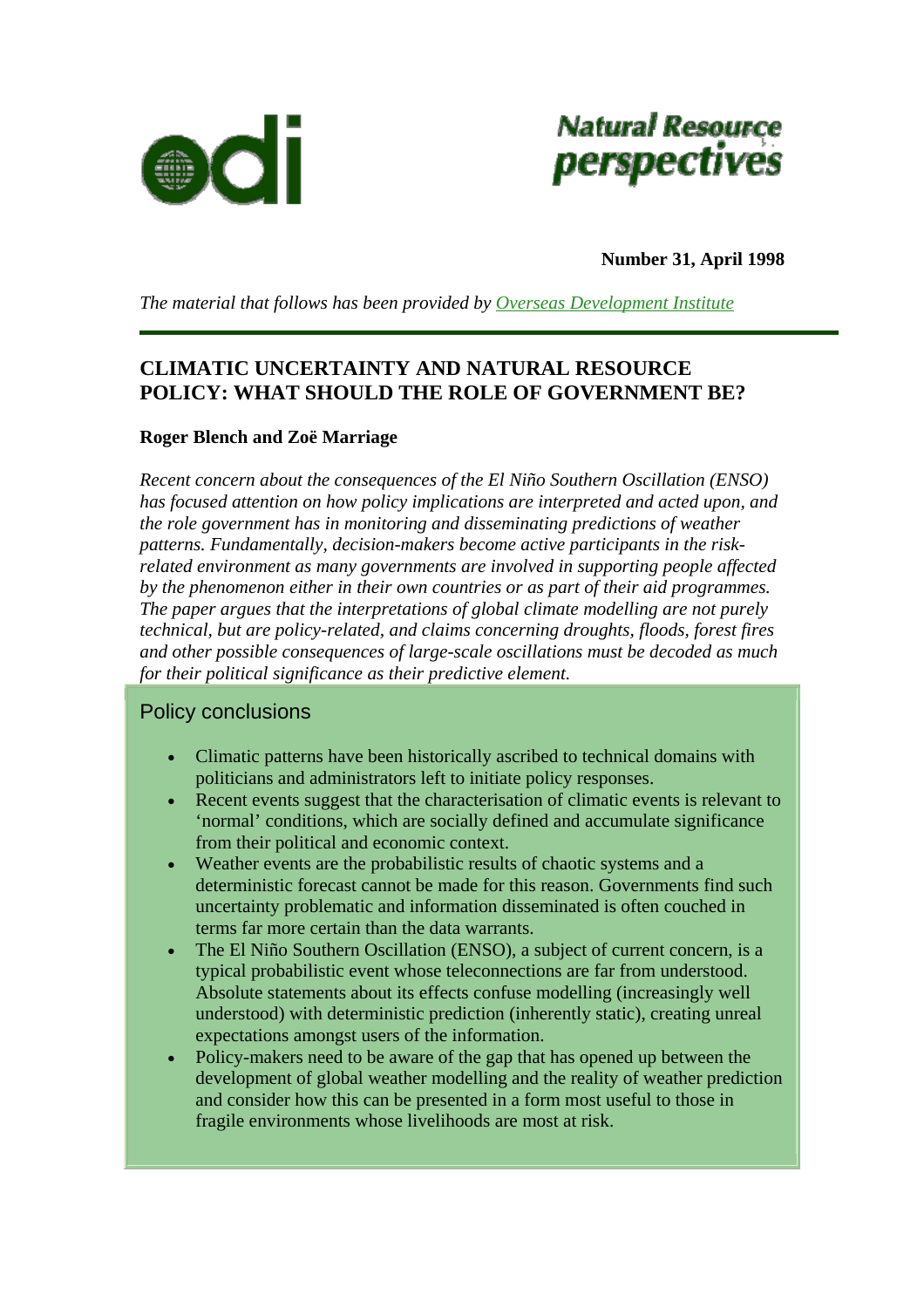## Notions of climate: technical and political

Understanding climate is central to building policy in the area of natural resources, both in yearly weather forecasting, and prediction over a longer time-scale, in which conceptual models of climate are constructed on the assumption of some consistency in weather patterns. Such models should form the basis for long-range planning, especially in agriculture and water supply.

The monitoring, measuring and modelling of climate are usually conceptualised as a technical matter left to meteorologists and oceanographers and distinguished from the realm of both policy and crisis management. Scientists present technical data, while politicians, relief agencies and NGOs must come up with appropriate responses.

It is becoming increasingly clear, however, that such a simple division cannot be sustained. World weather systems are a unity, but climatic patterns and events are categorised according to social constructions. Thus 'drought' and 'floods' exist in relation to what is considered to be normal rainfall, rather than being entities that can be defined in themselves. Their severity and geographic extent reflect the cartographer's boundaries. In most parts of the world, reliable records are barely a century old and thus normality is defined by a relatively short historical span, or even by personal memory. As longer datasets have become available, through palynology or ice-cores, normality has been redefined in relation to millennia rather than a century or so. Different strata of normality are available and can be selected (socially or politically) for the purpose to hand.

Deterministic prediction is confounded by the nature of climate, which is a chaotic system of a probabilistic type that encompasses 'flip-flop' events, i.e. those which may or may not happen but whose occurrence entrains radically different consequences (Gleick 1989). The chaotic element of climate has only been realised relatively recently; the 20th century has witnessed a history of 'long-range' weather forecasting based on the analysis of recorded data series. All such data show temporary patterns and this has been responsible for some ephemeral successes. However, in the long term, the results have been undercut by the inherent unpredictability of these systems.

Weather can be thought of as shock events overlaying a background of acceptable variation. Shocks, such as floods, high winds and drought are sufficiently anomalous within the lifetime of observers as to be classified as unpredictable and lifethreatening. Governments are frequently blamed for failing to make adequate preparations for such events. Vulnerability to weather events is a function of a region's ability to cope rather than the event in itself.

Single events versus chain events: between prediction and modelling Since the 1980s there has been a notable increase in the capacity to model planetary weather systems. This reflects a greater understanding of the mechanisms of oceanic currents but also simply raw computing power. The calculations necessary to model such large systems can only be performed on recent supercomputers. Shock climatic events in specific parts of the world have usually been treated as discrete, and therefore analysed regionally. One effect has been to understand much more clearly the chaining of events previously considered unrelated – 'teleconnections'. A prime example of this is El Niño, an ancient name given originally by fishermen to the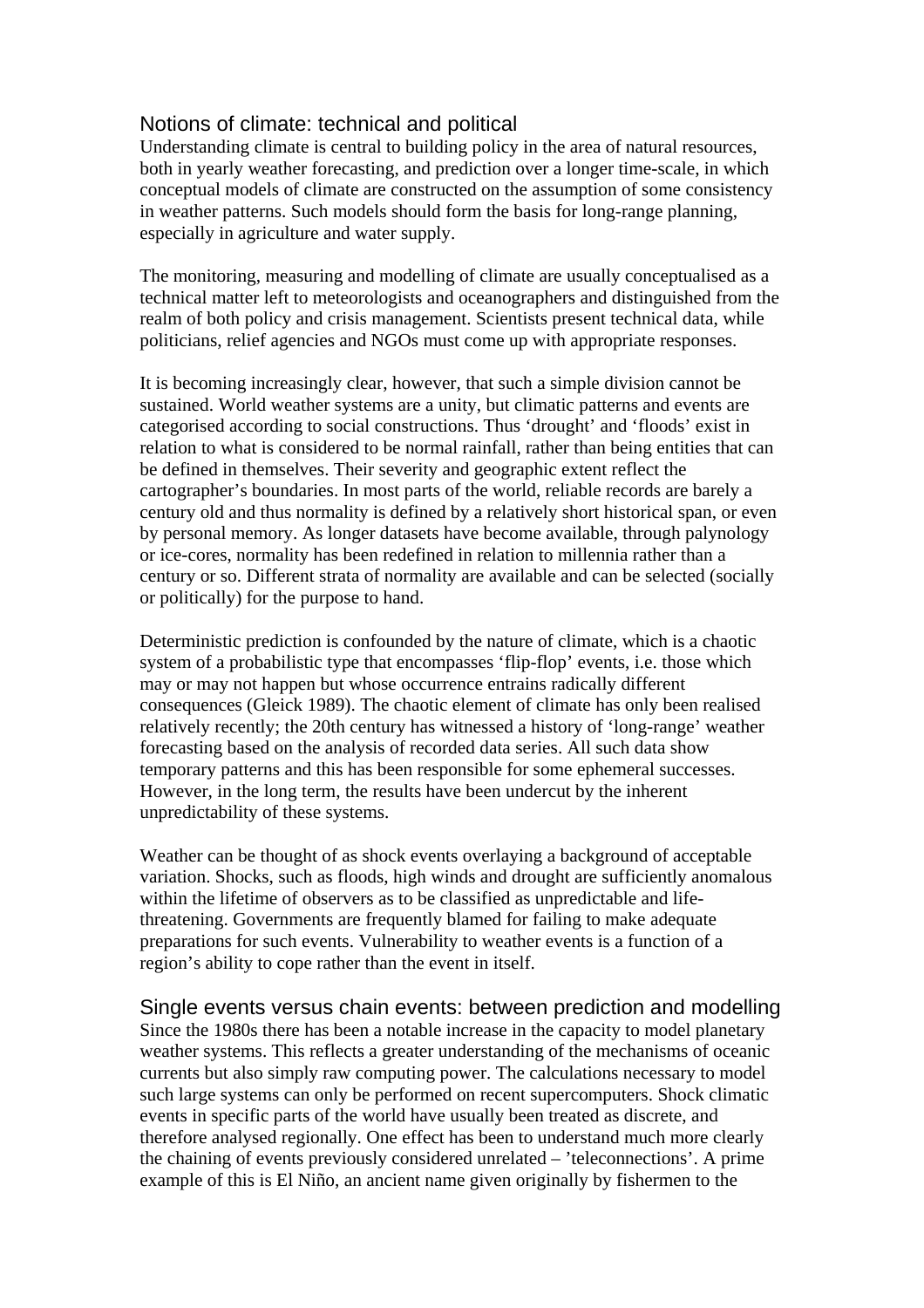occasional movement of a body of warm water to the coast of Chile around the Christmas period, leading to disruption of fishing, floods and increases in sewageborne diseases such as cholera. In 1969 the relationship between the El Niño oceanic phenomenon and the Southern Oscillation atmospheric component was identified, and the ENSO is now known to resonate with a sequence of events across much of the southern hemisphere. The range of indicators includes anomalies in air pressure, ocean temperature, winds and clouds. Typical effects are floods on the coast of Chile, drought in NE Brazil, warm water fish appearing off the western seaboard of the United States, drought in southern Africa and New Guinea and a tendency towards higher than average rainfall in eastern Africa. This scatter of impacts is due to the energy exchange between the atmosphere and the ocean, resulting in disruption of the atmospheric circulation across the globe, most strongly in the tropics and subtropics. The El Niño cycle lasts for up to eighteen months and occurs every 3–8 years. Related to it and usually occurring in intermediate years is La Niña, a cold phase resulting in unseasonably low temperatures which result in much less physical disruption. Figure 1 plots the intervals between El Niño and La Niña events since 1900.

The frequency of El Niño events is a matter for discussion, particularly in the light of media attention and concerns about global climate change, but the trendline on the figure below, marking the mean frequency of occurrence expressed as an order six polynomial, shows that the overall frequency has remained stable over the last century to date.

El Niño is responsible for 'harmonic' events which need not always co-occur; droughts in New Guinea are by no means always synchronised with those in southern Africa. Although their 'signal' is sufficiently strong as to suggest the phenomenon is real, uncertainty over teleconnections has made it possible to bring in other climatic events whose links are less certain, and improved observation is an element needed for progress to be made. For example, in 1997 there was no drought in eastern and southern Africa despite the occurrence of related events in South America and Melanesia. There were, however, disastrous floods in the Horn of Africa, in Sri Lanka and Myanmar; the exact significance of these is still being debated. Similarly, the large-scale forest fires in SE Asia in 1997 and again in Kalimantan in 1998 have been attributed to El Niño. These regions have experienced drought but the persistence of fires reflects the economic interest of those who stand to gain from large-scale land clearance, and hence the political agenda (see NRP 28).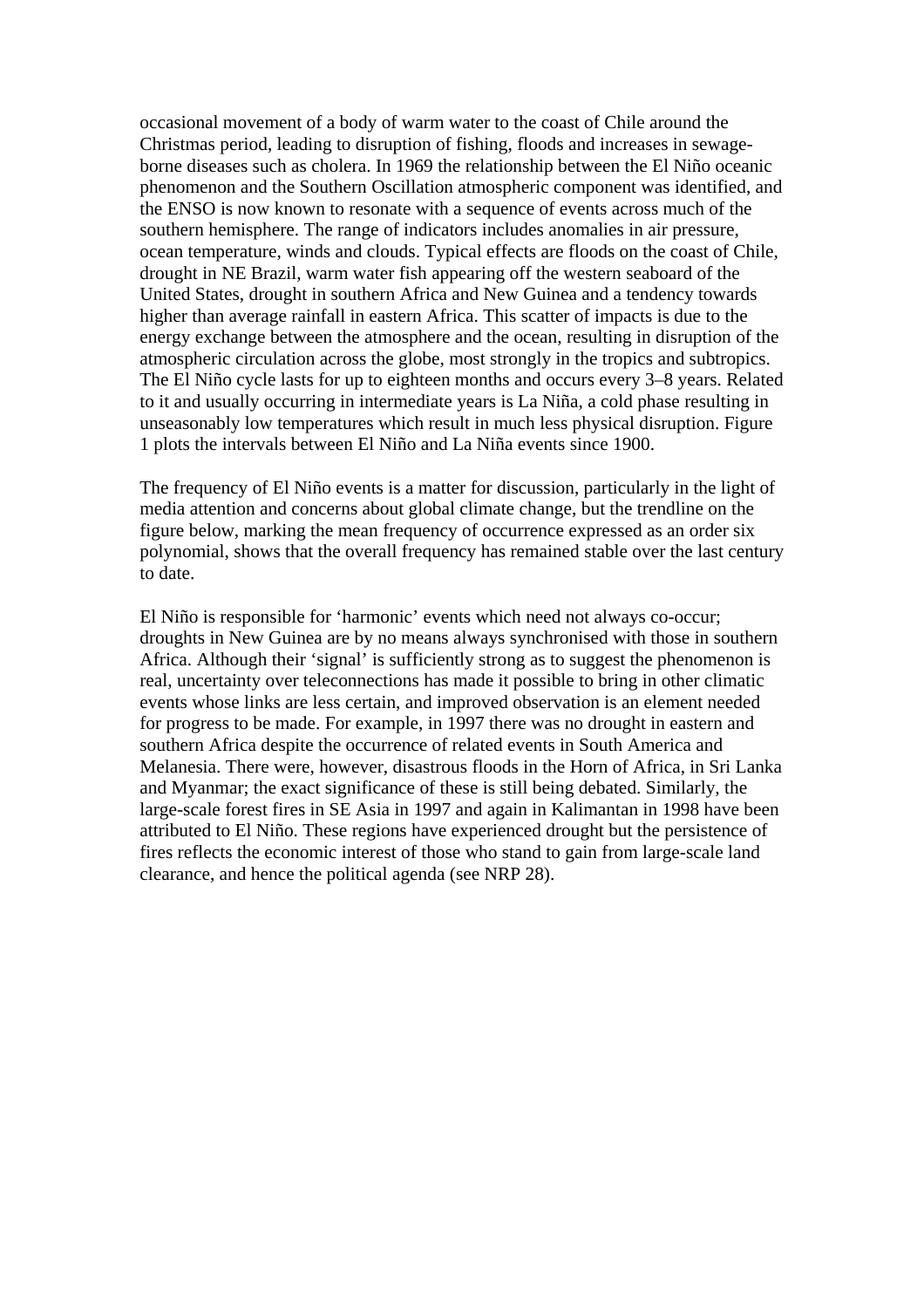The evolution of improved modelling is often confused with greater predictive capacity. Modelling clarifies the mechanisms that relate oscillatory events such as ENSO; it may provide greater probabilities of the climatic regime in one region if an event is recorded elsewhere. But even within probabilistic forecasting there is an incidence of non-hits: modelling cannot predict, in a deterministic sense, and here lies the root of the problem. Planners and politicians will inevitably want to drive the model harder than it will really permit, and education on the limits to forecasting is critical. El Niño is foreseeable over longer timespans to the extent that there seems to be at least one event per decade. Nonetheless, as a chaotic rather than a stochastic process, its impact is that of a shock event (see Table 1).

# Weather dependency: North vs South

A distinctive trend in Northern agriculture is to make it as weather- and environmentindependent as possible: irrigation, drainage, greenhouses, fertiliser, crops bred to tolerate a wide range of rainfall regimes. This has the effect of minimising low rainfall, erosion, cloud-cover, daylength and other external variables. This is much less true in Southern agriculture, usually because of a lack of economic

#### Table 1. ENSO impact and teleconnections: subjects for debate **More likely Less likely** Floods, disease in Chile, Peru Wildlife mortality in Peru Greater frequency of hurricanes off Central America Drought in NE Brazil Drought in southern Africa Drought in Melanesia Drought in eastern Australia Floods in the Horn of Africa Drought in SE Asia exacerbating forest fires and smog Floods in Myanmar Floods in Sri Lanka Mild weather in

northern Europe and eastern USA

> Floods in California

infrastructure which would make such investments viable. Ecological features such as extensive rangelands, extreme

heat and low aggregate rainfall may also mean that these are objectively more problematic.

As a result, shock events that affect agriculture, such as El Niño, have strong effects in the South while the North has been able largely to ignore them. The usual pattern has been to wait for disaster to occur and then rush in and bring emergency assistance with all the usual heart-rending television images that eventually mobilise funds and designer four-wheel-drive vehicles. Indeed such crises form part of the moral ecology of the North; the visible contrast between their own economies and those in the South inevitably reinforces a feeling of self-satisfaction, meaning that justification is not needed for expensive emergency operations.

## Governments and prediction

Almost by definition, shock weather events, falling outside the boundaries of 'normal'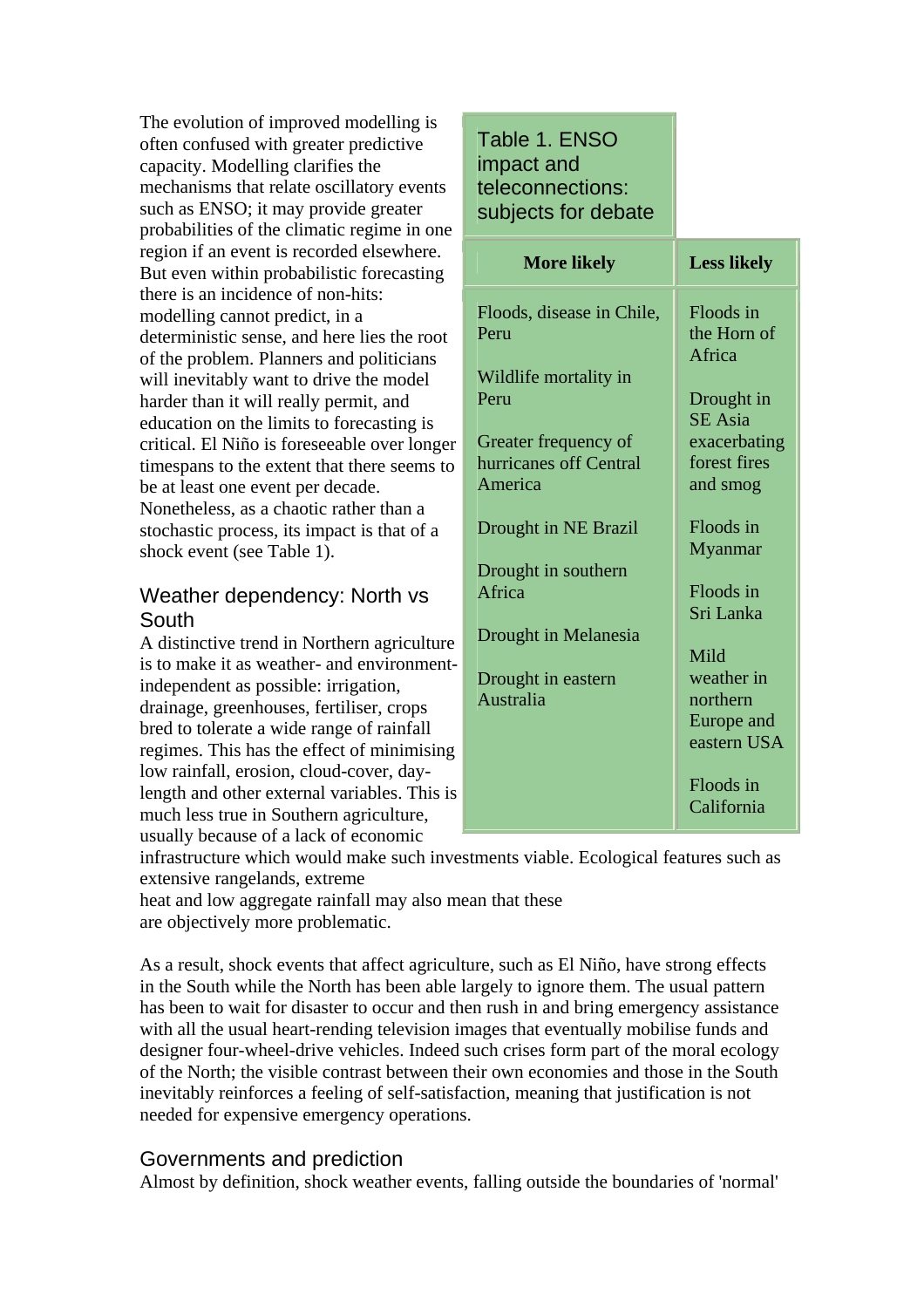weather behaviour, cannot be predicted. They can on occasions be traced to some other condition, or combination of conditions, and thus be judged to be more likely if the other conditions obtain. Identifying what events are connected with El Niño and using such information as warning signals of when an event is likely to occur offers some sort of prediction, but gives no clue as to the timing, duration or intensity of a possible event. The ENSO recorded in 1997 started later in the year than usual, but developed rapidly, sparking fears of a regime of unprecedented severity.

Where rainfed farming is central to rural livelihoods, government use of weather predictions to advise farmers is of considerable importance. Until recently, such predictions were based on local or regional information and were probably of limited utility. However, increased awareness of the importance of drought preparedness and the greater availability of global data have assisted countries such as Zimbabwe to factor information about ENSO in agricultural meteorology (Unganai 1996).

At the same time, international agencies have gradually been acting to make data more accessible. FAO, through its Global Information and Early Warning System (GIEWS), has stepped up monitoring of weather and cropping developments since March 1997 in view of the potential for a drought in southern Africa. Briefing summaries have been expanded to cover South America, mainland and island SE Asia and Melanesia. The increased attention given to El Niño has brought it to the fore of the political agenda, with corresponding awareness among politicians and farmers. Late in 1997, for example, the official recommendation from the South African government to farmers was to prepare for an El Niño event and to plant maize only on moisture-rich soils. The Zimbabwe government has recommended the planting of drought-resistant cultivars [http://www.fao.org/.](http://www.fao.org/)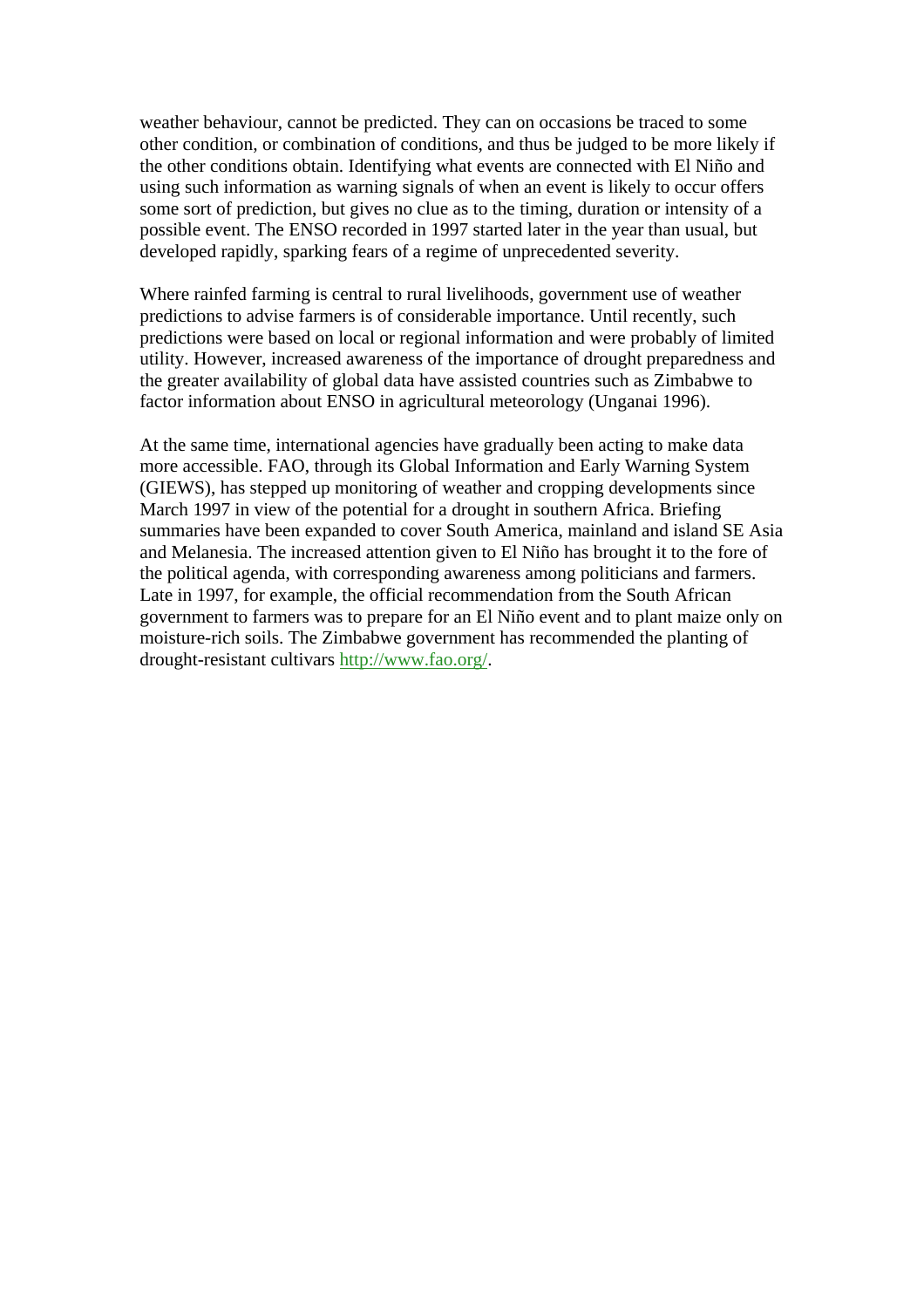The effect of the El Niño Southern Oscillation over southern Africa is well documented if still relatively unpredictable. Further north in Africa, though, the situation is open to more debate as weather vagaries are engaged for political advantage (see Box 1). The unseasonal high rainfall in the Horn of Africa from Eritrea to Tanzania at the end of 1997 and beginning of 1998 coincided with the occurrence of other El Niño phenomena (GIEWS, 1998), and talk of teleconnections provides respectable scientific jargon to justify attributing droughts, famines and high winds to the same disturbance. Where one weather event finishes and the next one starts is determined by subjective discretion; the parameters of the El Niño phenomenon are constructed, and may appear different to meteorologists, farmers and politicians.

Another aspect of this is the changing risk-aversion strategies of farmers. Long experience of uncertainty about weather patterns has induced farmers in rainfed subsistence economies to develop complex cultigen repertoires and cultivar mixtures to ensure yields under all conditions. Such practice necessarily yields less than monocropping productive races; this has led governments and development projects to encourage highinput, high-risk strategies, for example,

# Box 1. El Niño in Ethiopia: 1997

Climatic events provide both a convenient political alibi and a hook to extract emergency funds from international agencies and charities. A failure to deliver on electoral promises can be attributed to uncontrollable climatic events. If water needs are not met, it is politically attractive to governments to blame a notorious climatic phenomenon than to accept responsibility for poor water management. The situation in Ethiopia demonstrates this; whether the weather in Ethiopia is affected by El Niño is undecidable at present, at least from a technical point of view, but different players in the crisis industry have taken positions: the Ethiopian government has capitalised on the political indemnity that El Niño affords and has blamed it for water shortages and incipient food deficits. International agencies and NGOs operating in Ethiopia take the view that El Niño is largely irrelevant and that current weather patterns fall within the usual boundaries of climatic variation. This almost certainly reflects their experience of the chronic logistical and institutional problems with service delivery in rural areas.

planting hybrid maize instead of sorghum and millet. Such recommendations derive from (and reinforce) 'certainty' in meteorological prediction where doubt should be underlined. Thus the effects of the prolonged drought of the early 1990s in eastern and southern Africa was undoubtedly exacerbated by the near-monocropping of maize rather than spreading the risks across a range of crops with greater tolerance of lowrainfall regimes.

Different agricultural strategies are required for 'normal' and for low-rainfall years, and inaccurate information can have serious economic impact on farmers. Farmers will make their own predictions whatever line the government decides to take, but they may not always be free to pursue their strategy of choice. The dissemination of raw information puts the farmer in the position of having to gamble on the weather. In the simplest scenario the farmer has a binary choice between two crops. In rainfed farming areas of eastern and southern Africa the dominance of a few seed companies combined with commercial pressure on farmers and an extremely negative attitude to 'old' crops and open-pollinated varieties, as well as the replacement of many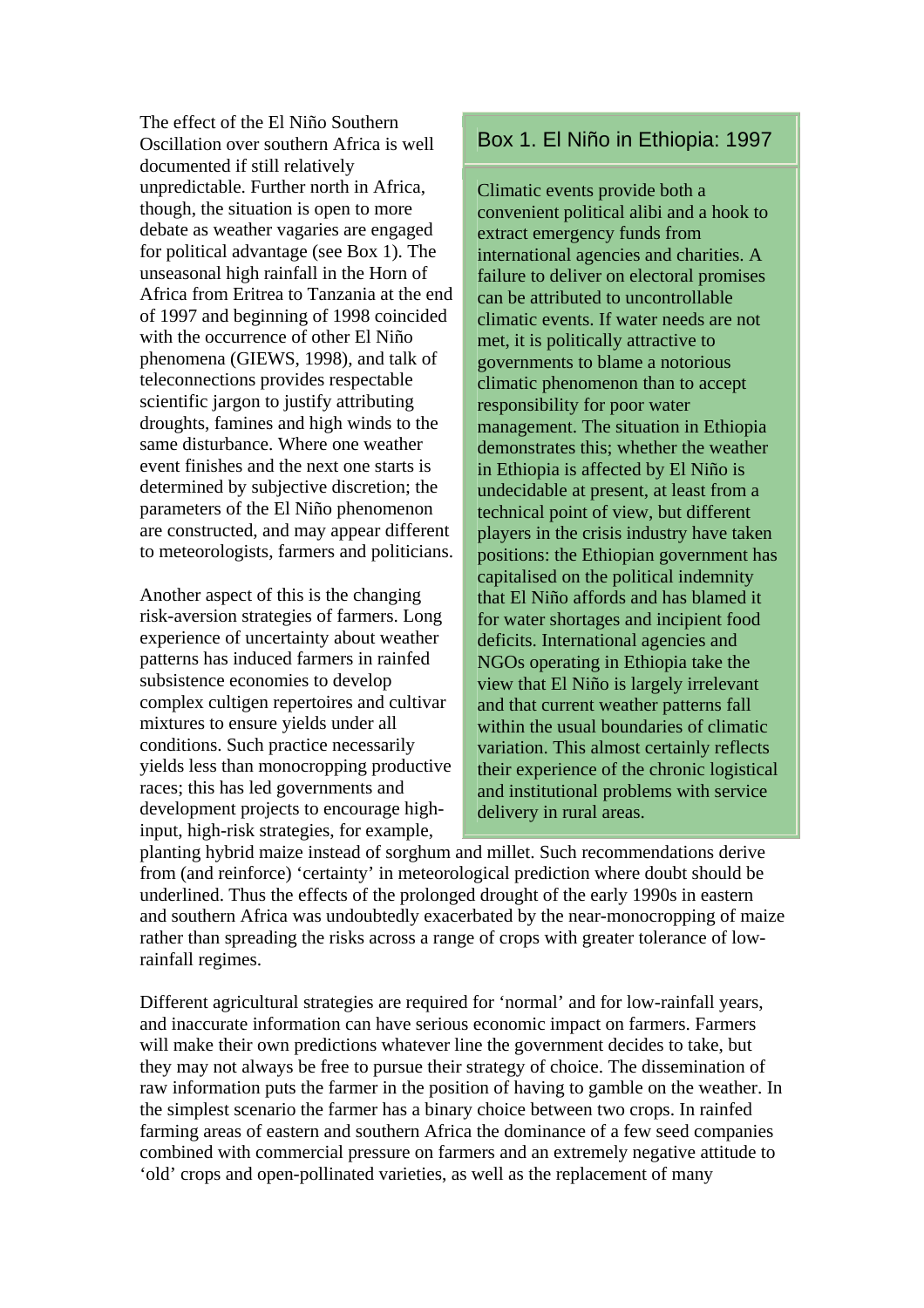traditional livestock breeds with 'modern' breeds, has massively increased small farmers' susceptibility to climatic shock events.

Drought has previously been perceived as unforeseeable and unavoidable and thus requiring an emergency response. The increased understanding given by early warning systems should reshape our image of it as an element of the weather system and therefore to be factored into longer-term natural resource planning. The balance of crops and livestock, the genetic diversity of cereals and the role of irrigated agriculture need to be rethought in time-swathes as long as a decade if meteorological realism is to be introduced into the planning process.

## El Niño and global warming: a reinforcing spiral?

ENSO events have considerable historical time-depth and are unlikely to result from human modifications of the planet. Reasonable records suggest that their frequency can be determined with some accuracy as far back as 1900 (Figure 1). But only since 1970 can records be directly linked to its occurrence. Some recent research reports have suggested that the frequency and severity of El Niños could increase and possibly also change in character (BBC News 7/11/97). Other scientists have emphasised the small number of data points and the impossibility of linear prediction with chaotic phenomena. If the frequency does increase, there may be a link with global warming; the movement of a body of warm water from the Indo-Malesian area to the west coast of South America may be encouraged by high sea-surface temperatures. The two patterns may thus form a reinforcing spiral ('frequencylocking') and the incidence of humanitarian disasters in the ENSO chain be further exacerbated. Such a possibility has yet to be canvassed even in high-profile events such as the Kyoto climate-change conference, again presumably because the polluters and contributors to global warming are powerful and wealthy and those countries most starkly affected poor and without influence.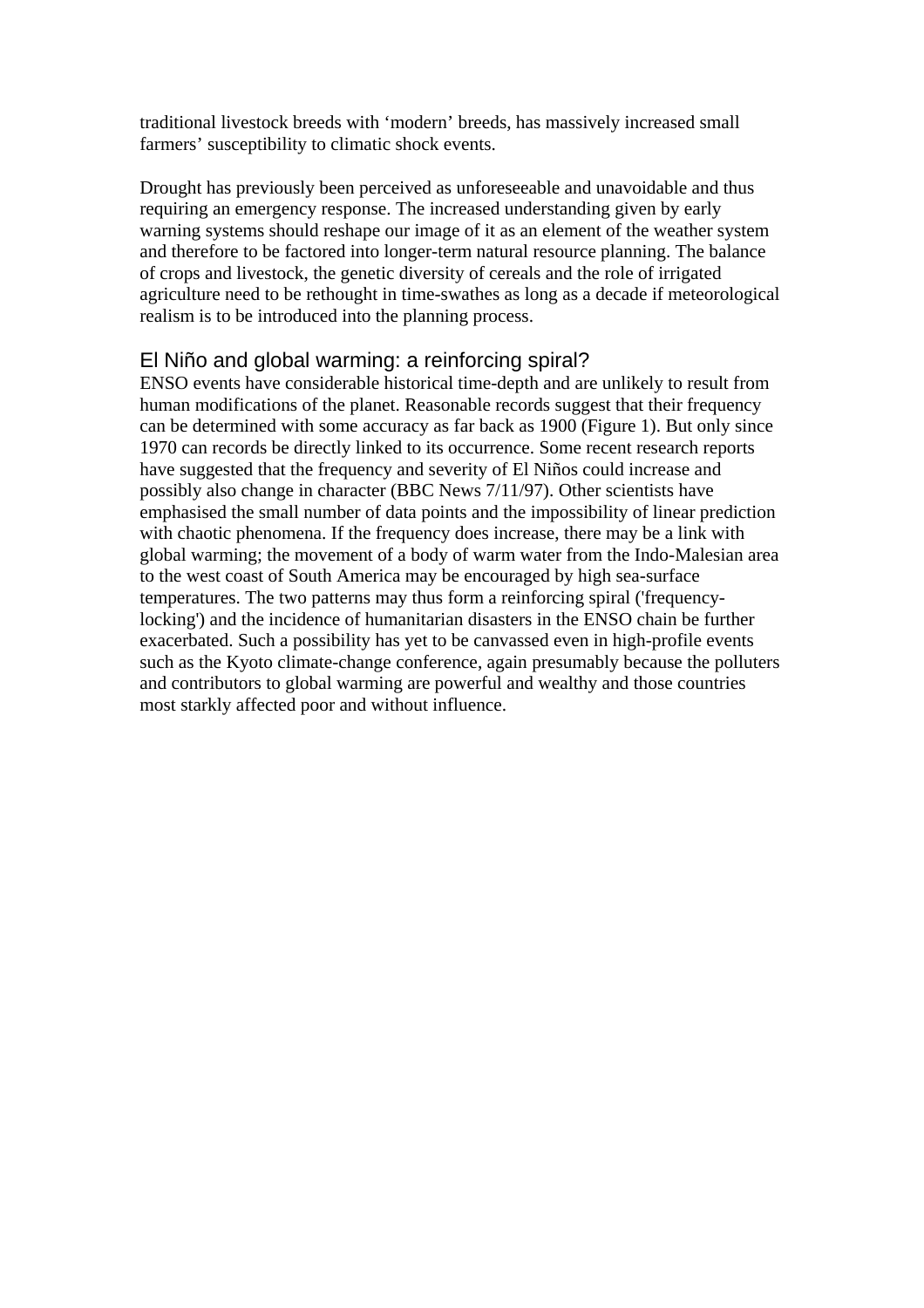

## Beyond drought: El Niño as a health event

Epstein<http://www.gov/ogp/Ensoarcl12.html> highlights the effect of the variability of the climate on the earth's biota. He identifies three ways in which weather events affect human health, namely through the distribution and quality of surface water, the life cycle of disease vectors, and the ecosystem dynamics of predator-prey relationships. An increase in the incidence of water-borne diseases, vector-borne and agricultural pests can be expected during and after an El Niño event.

There is growing evidence to suggest that El Niño can be correlated with such phenomena, especially in the area of health and insect population fluctuations. An analysis of malaria statistics in Venezuela covering nearly half a century suggests that a rise in malaria cases almost always follows an El Niño, when the ocean currents and winds in the Pacific are reversed. This increase in malaria accompanies a dry year, when human resistance and mosquitoes' natural predators are adversely affected (Bouma and Dye 1997). A wave of diarrhoea and dehydration resulting from the unusually high temperatures in Peru is also connected to El Niño. The swarming of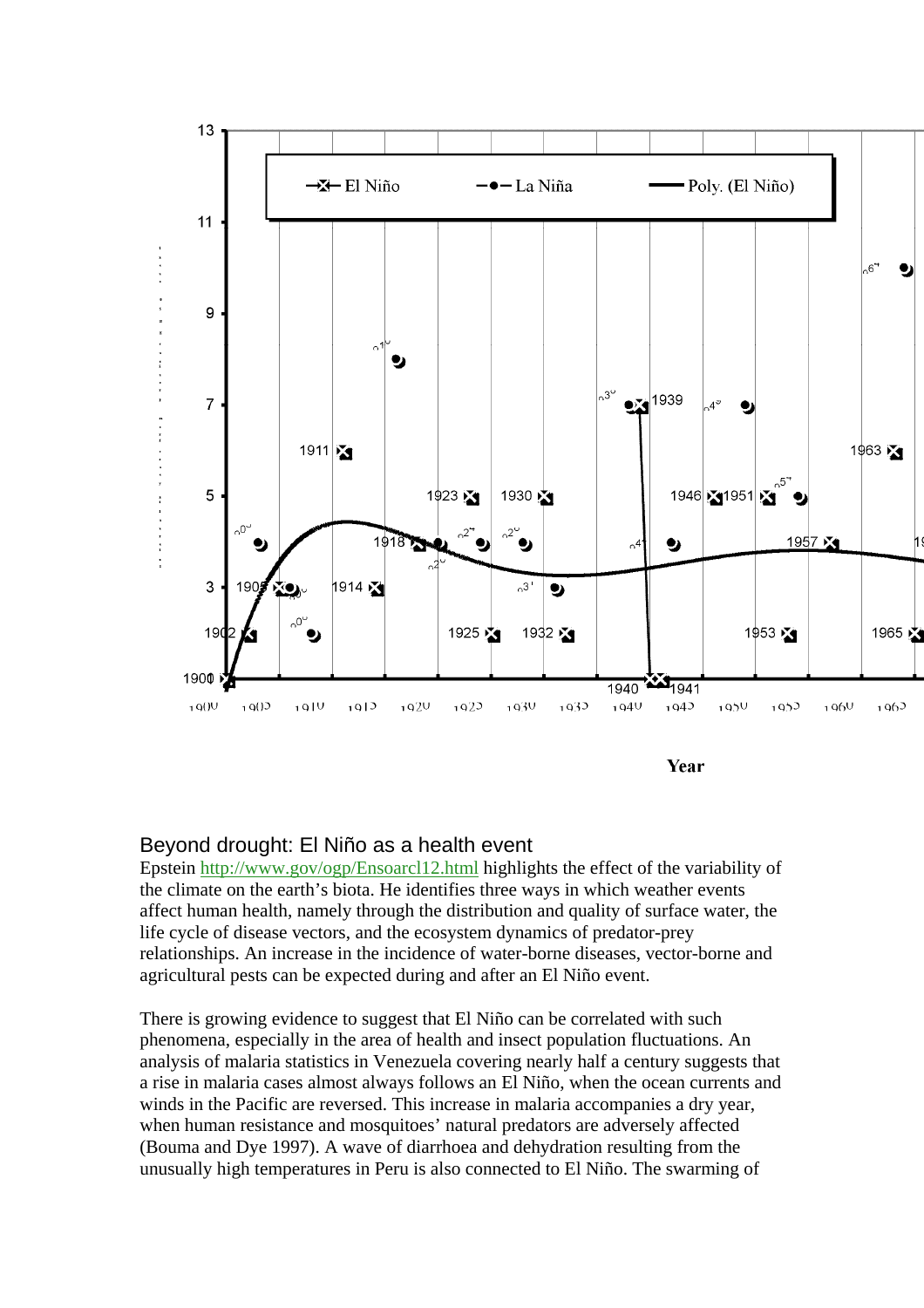plague locusts in the semi-arid regions of southern Madagascar has also been connected with ENSO, although such incidents are highly dependent on the fluctuating effectiveness of control programmes.

### **Conclusion**

Climate studies are metamorphosing from the technical to the socio-politcal. Modelling has increased the potential to understand worldwide linkages in the weather but governments' responses in transmitting this understanding to rural populations remain idiosyncratic. There is a premium on certainty where probability is all meteorology can offer. El Niño has the specific property that as a chain event with predictors it is distinct from, say, a reasonable assumption that there will be a drought in the west African Sahel every ten years. Sea surface temperature measurements can provide some certainty of an El Niño well before drought hits southern Africa. Possible links to other trends such as greenhouse gas emissions, which may be responsible for creating accelerating cycles of shock events, suggest that developing a more cogent understanding in the policy arena, and taking part in the discourse, is becoming a matter of some urgency.

#### References

BBC (1997) *From our own correspondent: El Niño special edition*. Transmitted November 1997

Bouma, M.J., and C. Dye (1997) 'Cycles of malaria associated with El Niño in Venezuela', *JAMA – Journal of the American Medical Association*, 278, 21:1772– 1774

GIEWS (Global Information and Early Warning System on Food and Agriculture) (1998) 'Heavy rains attributed to El Niño cause extensive crop damage in parts of Eastern Africa'. *Special Report*, 5.2.98. FAO Secretariat

Gleick, J. (1989) *Chaos: Making a New Science*, London: Heinemann. Nicholson, S.E. and E. Kim (1997) 'The relationship of the El Niño Southern oscillation to African rainfall', International Journal of Climatology, 17, 2: 117–135

Unganai, L.S. (1996) 'Historic and future climatic change in Zimbabwe', *Climate Research*, 6, 2:137–145

<http://enso.unl.edu/ndmc/enigma/elnino.htm>

<http://www.noaa.gov/ogp/Ensoarcl12.html>

[http://nic.fb4.noaa.gov/products/analysis\\_monitoring/enso\\_advisory/index.html](http://nic.fb4.noaa.gov/products/analysis_monitoring/enso_advisory/index.html) 

[http:www.info.usaid.gov/fews/imagery/sat\\_nino.htm](http:www.info.usaid.gov/fews/imagery/sat_nino.htm) 

[http://iri.ucsd.edu/hot\\_nino/impacts/safr/](http://iri.ucsd.edu/hot_nino/impacts/safr/) 

<http:www.info.usaid.gov/fews/imagery/ninodef.htm>

<http://www.dir.ucar.edu/esig/enso/>